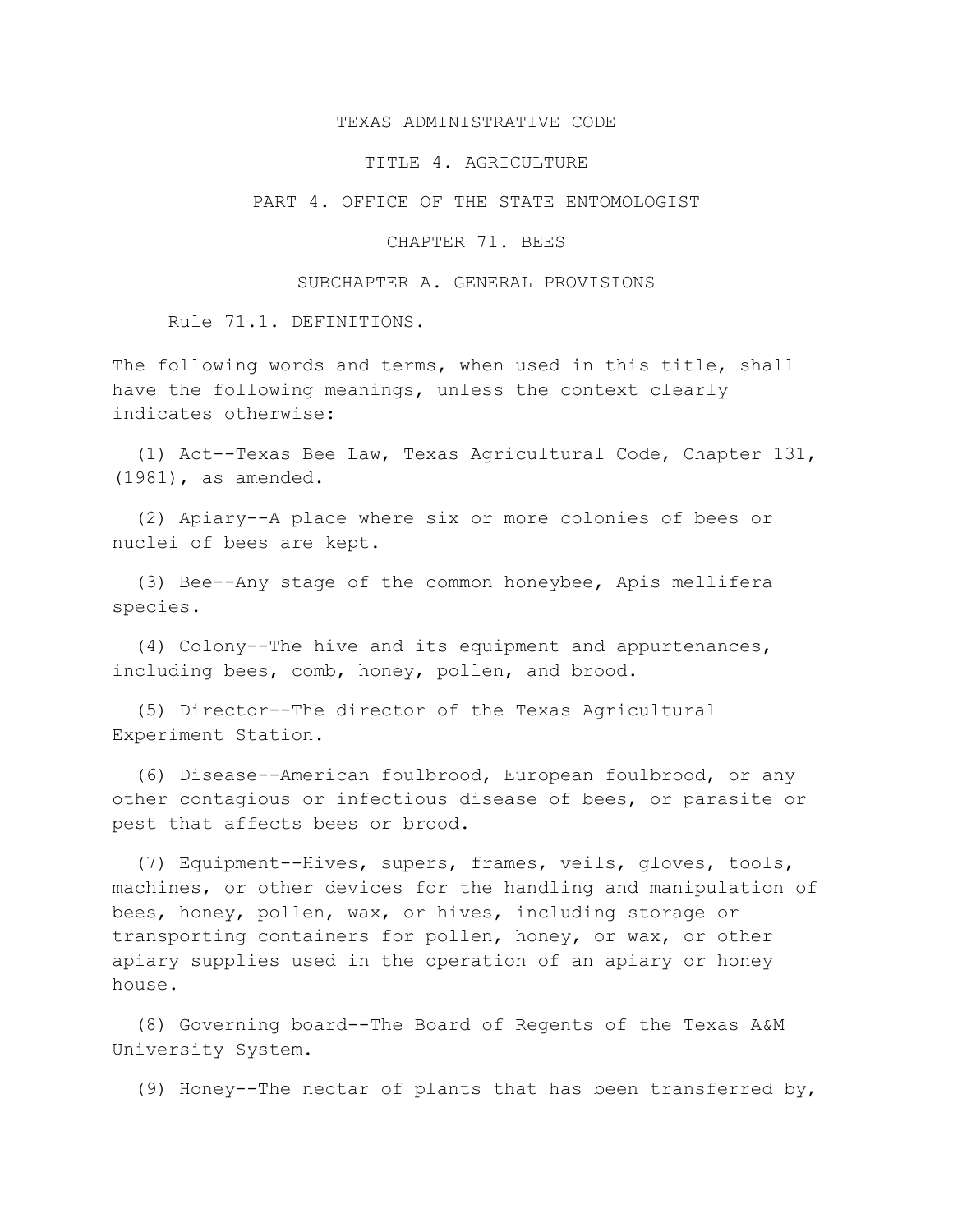and is the natural product of, bees and that is in the comb or has been taken from the comb and is packaged in a liquid, crystallized, or granular form.

 (10) Nucleus--A small mass of bees and combs used in forming a new colony.

 (11) Person--Any individual, partnership, corporation, association, governmental subdivision, or public or private organization of any character.

 (12) Pollen--Dust-like grains formed in the anthers of flowering plants in which the male elements or sperm are produced.

 (13) Queen apiary--An apiary in which queen bees are reared or kept for sale, barter, or exchange.

 (14) State entomologist--The state entomologist appointed by the director or the designee of the state entomologist.

Source Note: The provisions of this 71.1 adopted to be effective November 9, 1983, 8 TexReg 4482.

Rule 71.7. EUROPEAN HONEY BEE CERTIFICATION.

(a) Definitions. The following words and terms, when used in this section, shall have the following meanings, unless the context clearly indicates otherwise.

 (1) Beekeeper--A person who owns, leases, or manages one or more colonies of bees for pollination or the production of honey, beeswax, or other by-products, either for personal or commercial use.

 (2) Certified breeder queen--Any queen in which the progeny can be certified as being of European genetic origin, by using one of the following honey bee identification methods: fast Africanized bee identification system (FABIS); the official universal system for the detection of Africanized honey bees (USDA-ID); or any other APHIS-approved identification technique. Certified breeder queens must be clipped or marked, in such a way that they are readily identifiable by inspectors of the Texas Apiary Service. Certified breeder queens can be used to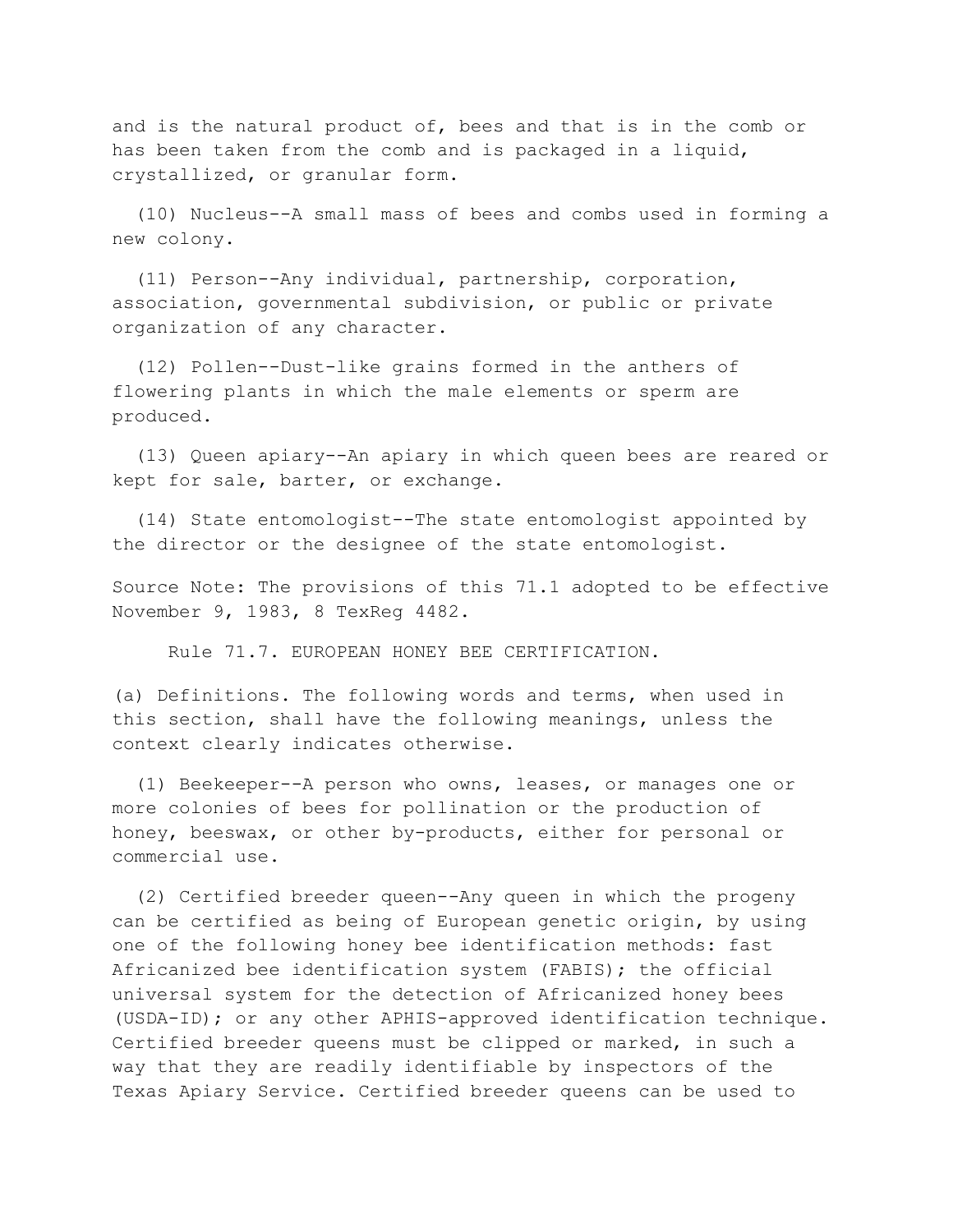produce other certified breeder queens and can be used for drone source colonies. Any queen produced and mated in areas known to be free of Africanized honey bees will not require certification other than that presently required by Texas bee laws.

 (3) Certified production queen--Any queen produced with larvae obtained from a certified breeder queen and mated under prescribed mating procedures. Certified production queens shall not be used to produce other queens or queen cells, but can be used for European drone source colonies.

 (4) Certified queen cell--A queen cell containing the immature queen produced from a certified breeder queen. The resulting queen emerging from a certified queen cell will be a certified production queen but shall not be used to produce other queens or queen cells.

 (5) European drone source colony--A colony of honey bees headed by a certified breeder queen, certified production queen, or queen raised from a certified queen cell, that contains a least five Langstroth deep combs of brood and bees and contains at least 250 square inches of drone comb (the equivalent of one deep comb) in the brood nest.

 (6) European drone source colony equivalent--Any source of drone (male) bees that is equivalent to the drones produced by a European drone source colony  $(e.g.,$  the drones contained in the various parts of a divided colony would constitute one European drone source colony equivalent if the colony before division met the definition of drone source colony).

 (7) European honey bee certification--A certificate issued to beekeepers based upon the procedure outlined in this regulation.

 (8) Honey bee queen and package bee producer--Any beekeeper that produces queen, queen cells, drone semen, package bees, brood or colony nuclei (nuc) for sale or transfer for use by other beekeepers.

 (9) Managed colonies--Colonies of European honey bees actively managed for production of honey and/or pollination.

 (10) Mating nuclei--Any colony in which virgin queen emerge from queen ells or into which virgin queens or queen cells are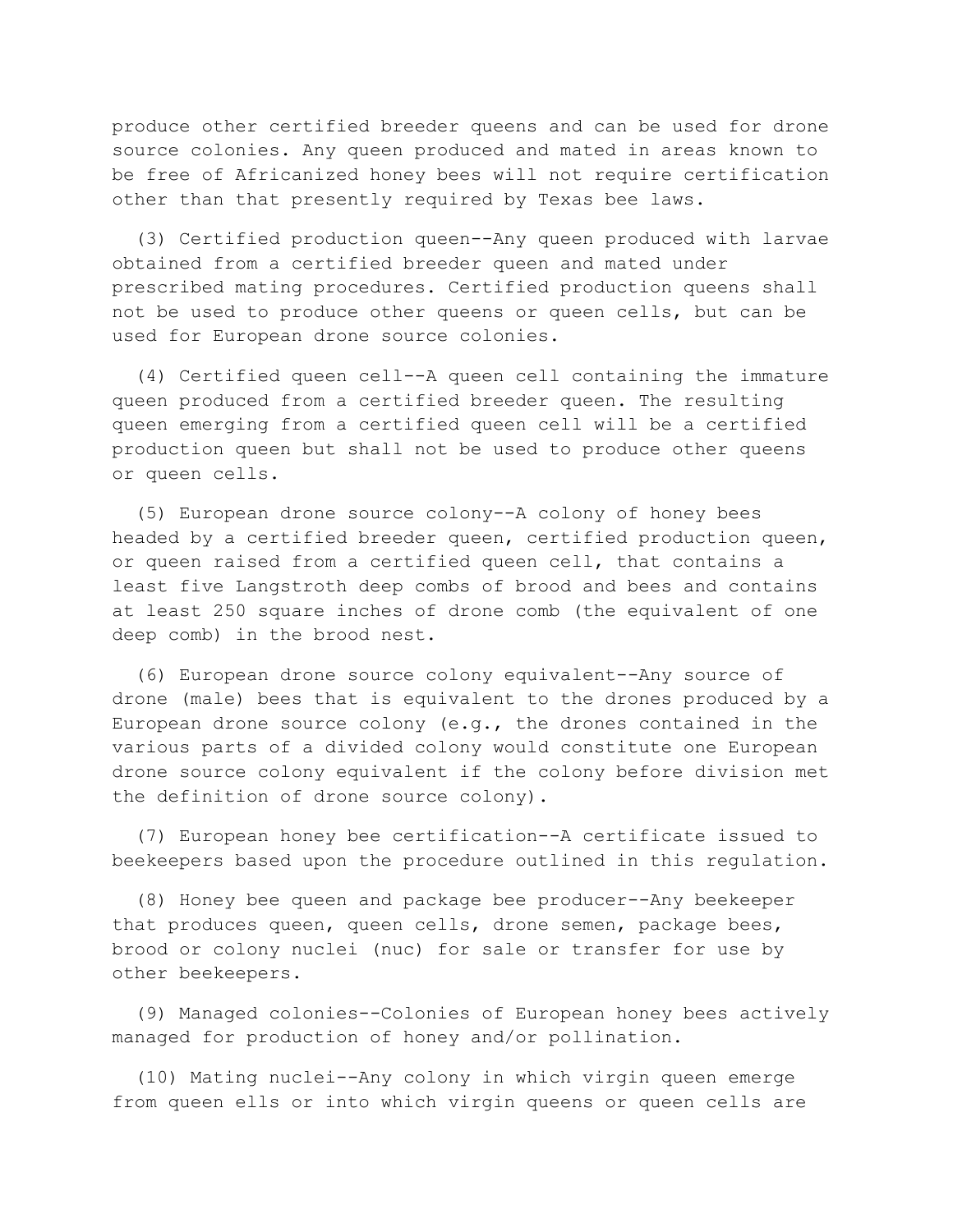introduced for the purpose of achieving mated queens.

 (11) Detected area--A county or counties in which it has been determined that Africanized honey bees have been detected.

(b) General procedures.

 (1) Newly Africanized areas. A county is considered as Africanized after the first Africanized honey bee (AHB) swarm is captured by established trap lines or by random swarm captures, is identified in a recognized bee diagnostic lab as being AHB, and its presence is determined not to be man-assisted. The Texas Apiary Inspection Service will then designate it as a detected county, and may include the area as part of an existing detected area.

(2) European honey bee certifications.

 (A) A colony may receive EHB certification by the fast Africanized bee identification system (FABIS) and/or the current official computer-assisted morphometric procedure, i.e., universal system for the detection of Africanized honey bees (USDA-ID). Apiaries may be certified for a calendar year.

 (B) Honey bee queens and/or colonies may be EHB certified at any time of the year. However, certification requests should be submitted to the inspection service in the fall when the queens are selected as potential breeder queens. Queen producers in nondetected and/or detected areas in Texas may request EHB certification according to procedures outlined in subparagraph (A) of this paragraph.

 (3) Movement of colonies or honey bees. All other Texas bee laws pertaining to movement must be satisfied. A queen producer may qualify as a producer of certified breeder queens in Texas. EHB queen certification shall be based on laboratory examination of emerging worker honey bee progeny or examination of worker bees collected at least six weeks after successful queen introduction.

 (4) Abandonments. All abandoned honey bee colonies should be reported to the Texas Apiary Inspection Service and will be dealt with in the manner prescribed under the Texas Agriculture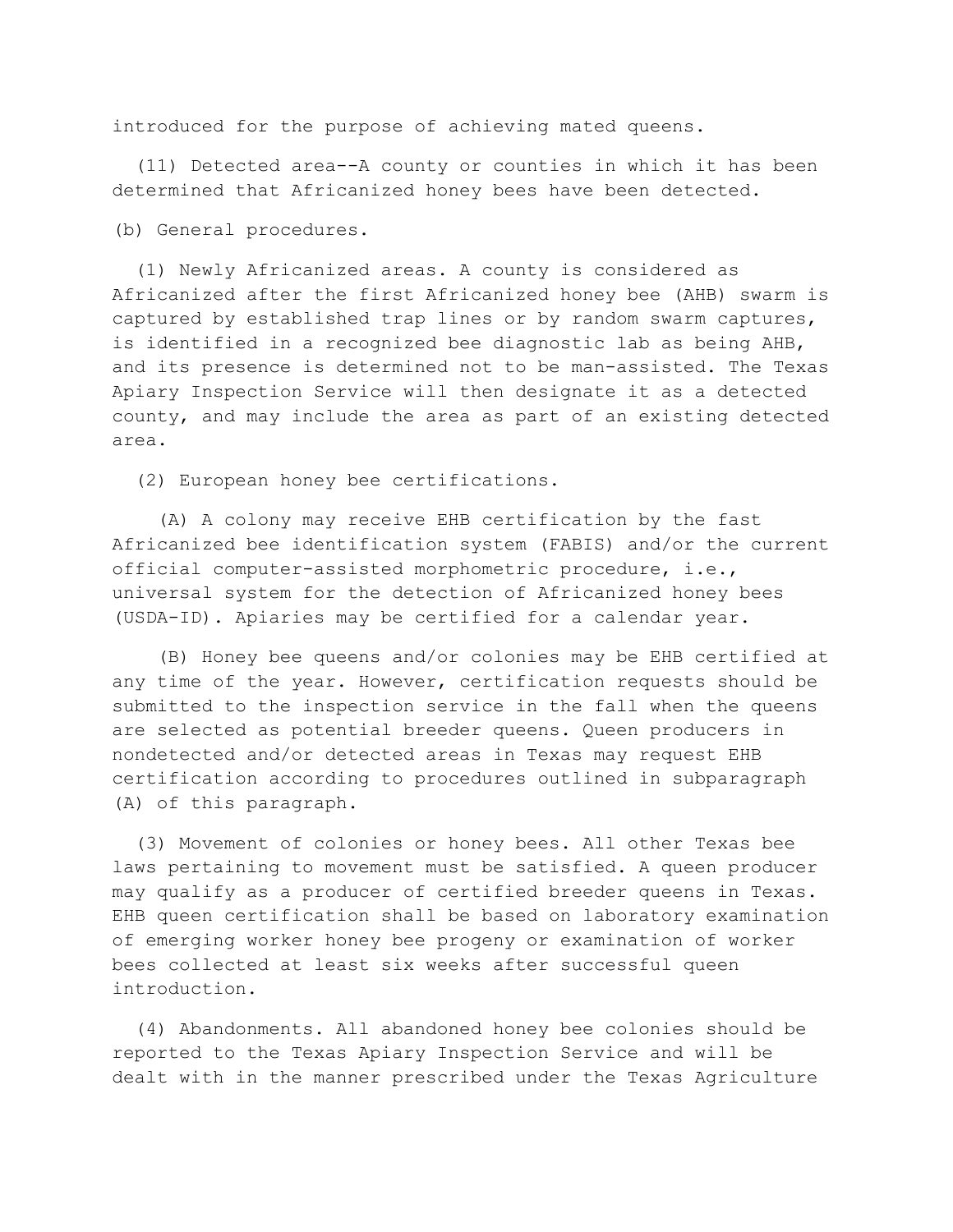Code, Chapter 131, 131.021.

(c) Administration and implementation.

 (1) Management. The EHB certification program will be administered by the Texas Apiary Inspection Service as a part of the overall Texas Africanized honey bee management plan with the cooperation and advice of the beekeeping industry.

 (2) Review. This European Honey Bee Certification Program will be reviewed periodically, but not less than annually, to determine if there is a continuing need for the program and to incorporate any changes. The review panel will consist of selected members of the Texas Beekeepers Association as deemed appropriate.

 (3) Appeals and reviews. Any appeal of a regulatory decision concerning the European honey bee certification plan must be filed in a written statement to the director of the Texas Agriculture Experiment Station (TAES). The head of the Department of Entomology, an associated director of TAES, a representative of the Texas bee industry, and/or others designated by the director of the TAES will constitute an appeal committee to resolve issues of dispute between the Texas Apiary Inspection Service and beekeepers or the public.

(4) Sampling procedures, fees, and certificates.

 (A) Sampling and procedures. Beekeepers should contact the Texas Apiary Inspection Service to request a special inspection, and additional information on procedures for EHB certification. The number of samples required for certification review will depend upon two primary factors: prevalence of Africanized honey bees and captured swarms found in the area; and size and diversity of the commercial honey bee operation. Samples will be processed through the honey bee identification laboratory at College Station on a fee basis. Sampling will generally be based on examination of approximately 10% of the total number of colonies to be moved or certified.

 (B) Fees. Certification fees for the apiary yard inspection and the sampling and lab identification are in addition to other fees that may be assessed by the Texas Apiary Inspection Service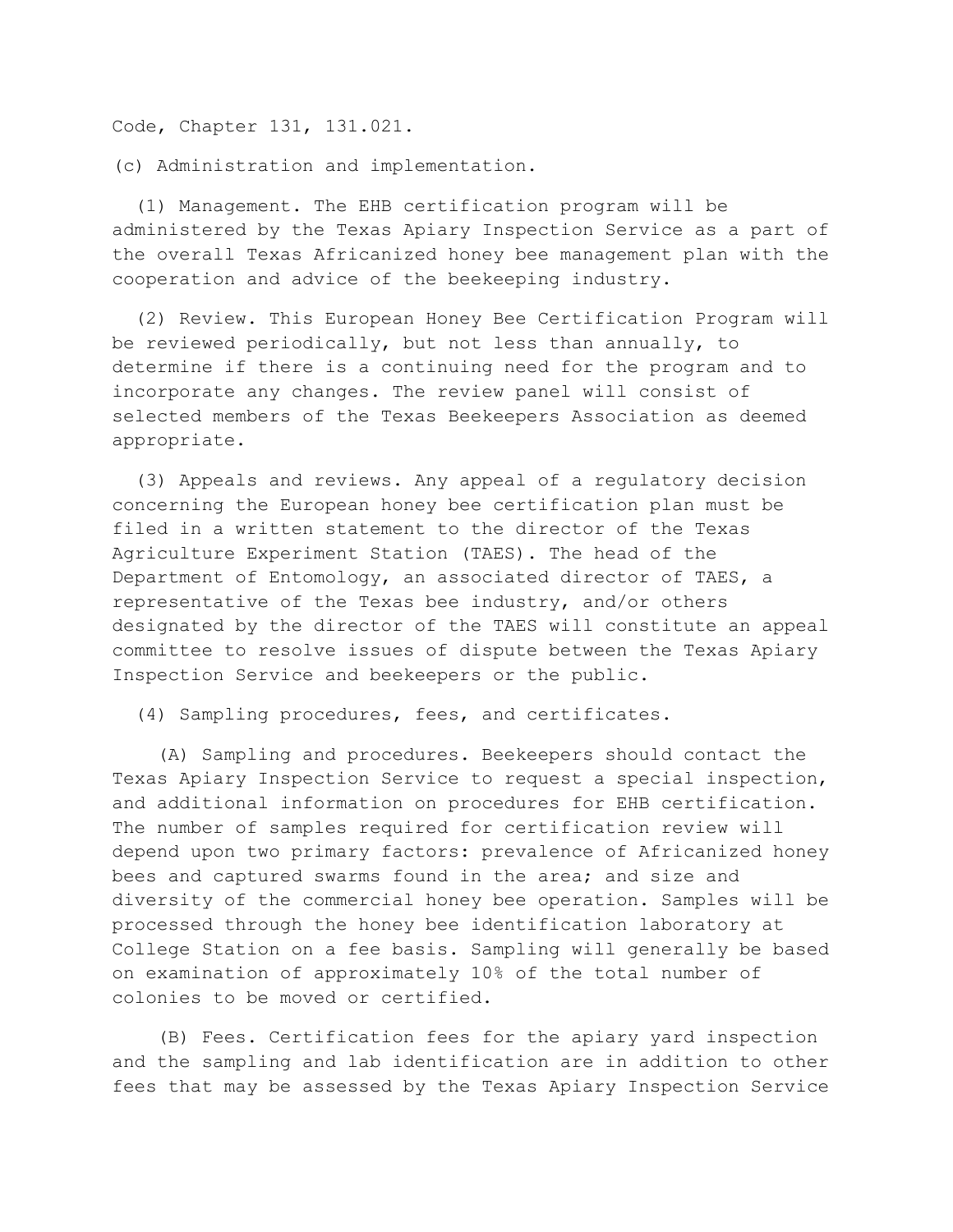and shall consist of:

 (i) a special EHB certification inspection fee of \$75 for apiary yard sampling;

 (ii) Lab identification fees of \$25 per sample for the FABIS procedure or \$75 per sample when the USDA-ID procedure is required or requested. The following maximum identification fees are anticipated, based on the FABIS procedures at \$25/sample for apiaries containing: one to 99 colonies--up to a maximum of \$200 for samples; 100 to 1,999 colonies--up to a maximum of \$400 for samples; 2,000 or more--up to a maximum of \$600 for samples. Lab fee maximums will be increased accordingly, when the USDA-ID procedure is requested or required.

 (C) Certificates. Two copies of a special European honey bee certification certificate will be issued for apiaries successfully meeting all procedures and sampling reviews. The official certificate will be printed on an 8.5 by 11-inch sheet of white paper displaying a nonduplicative blue background the Texas A&M University seal. Extra official copies will be available at \$10 each.

Source Note: The provisions of this 71.7 adopted to be effective October 1, 1992, 17 TexReg 6444; amended to be effective November 23, 2004, 29 TexReg 10714

Rule 71.11. APIARY QUARANTINE.

(a) All apiaries wherein disease is known to exist may be quarantined by the state entomologist.

(b) A quarantine of an apiary by the state entomologist shall be established by:

 (1) notifying the person having custody or control of the apiary of the presence of disease; or

(2) placing quarantine signs on the location quarantined.

(c) No bees, nuclei, combs, or equipment may be removed from a quarantined apiary except upon written authorization of the state entomologist.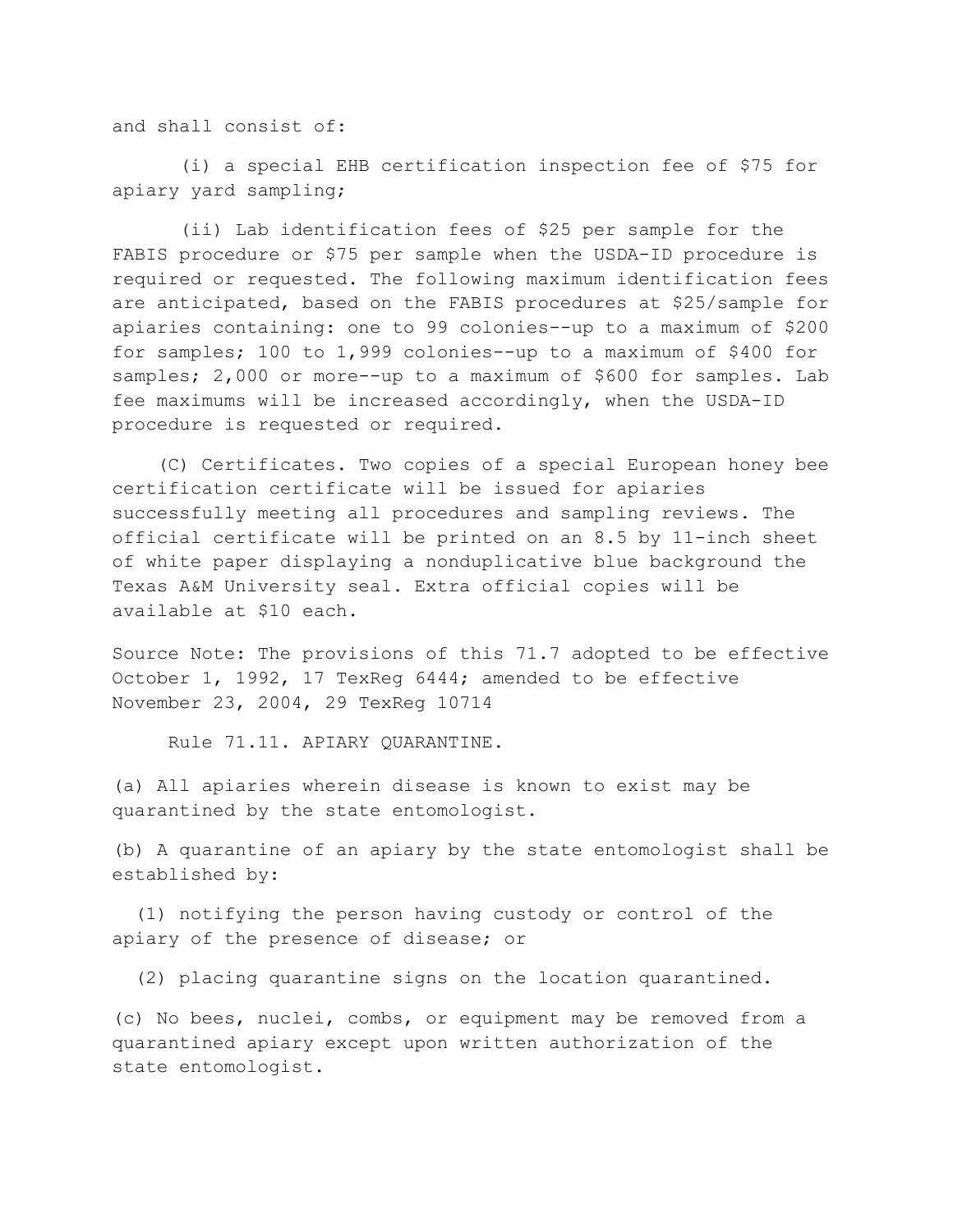(d) A quarantine established by the state entomologist shall remain in force and effect until the state entomologist shall declare the quarantined apiary or location to be free from disease. The state entomologist shall review a quarantined apiary or location at least once every 30 days for the continued presence of disease.

Source Note: The provisions of this 71.11 adopted to be effective December 31, 1979, 4 TexReg 4607; amended to be effective November 9, 1983, 8 TexReg 4482.

Rule 71.21. INSPECTION OF QUEEN APIARY.

A person desiring a certificate of inspection for a queen apiary must file a written request for such inspection with the state entomologist prior to January 1 of the calendar year in which the inspection is desired. An inspection fee, as specified by the Act, 131.044, will be charged at the time of the request. Requests for inspection received after January 1 of the calendar year in which the inspection is desired may be accepted upon payment by the requestant of any incremental costs incurred by the state entomologist.

Source Note: The provisions of this 71.21 adopted to be effective December 31, 1979, 4 TexReg 4607; amended to be effective November 9, 1983, 8 TexReg 4482.

Rule 71.22. PAYMENT OF FEES.

(a) All checks or money orders remitted for the payment of any fees specified in Subchapter C of the Act, shall be made payable to the "Apiary Inspection Service."

(b) In the event of delinquent payment for such fees, the state entomologist may:

(1) sue to collect the delinquent fee;

(2) revoke or rescind the permit or registration; and/or

 (3) require a \$10 penalty for delinquent payment from the registrant or permittee.

Source Note: The provisions of this 71.22 adopted to be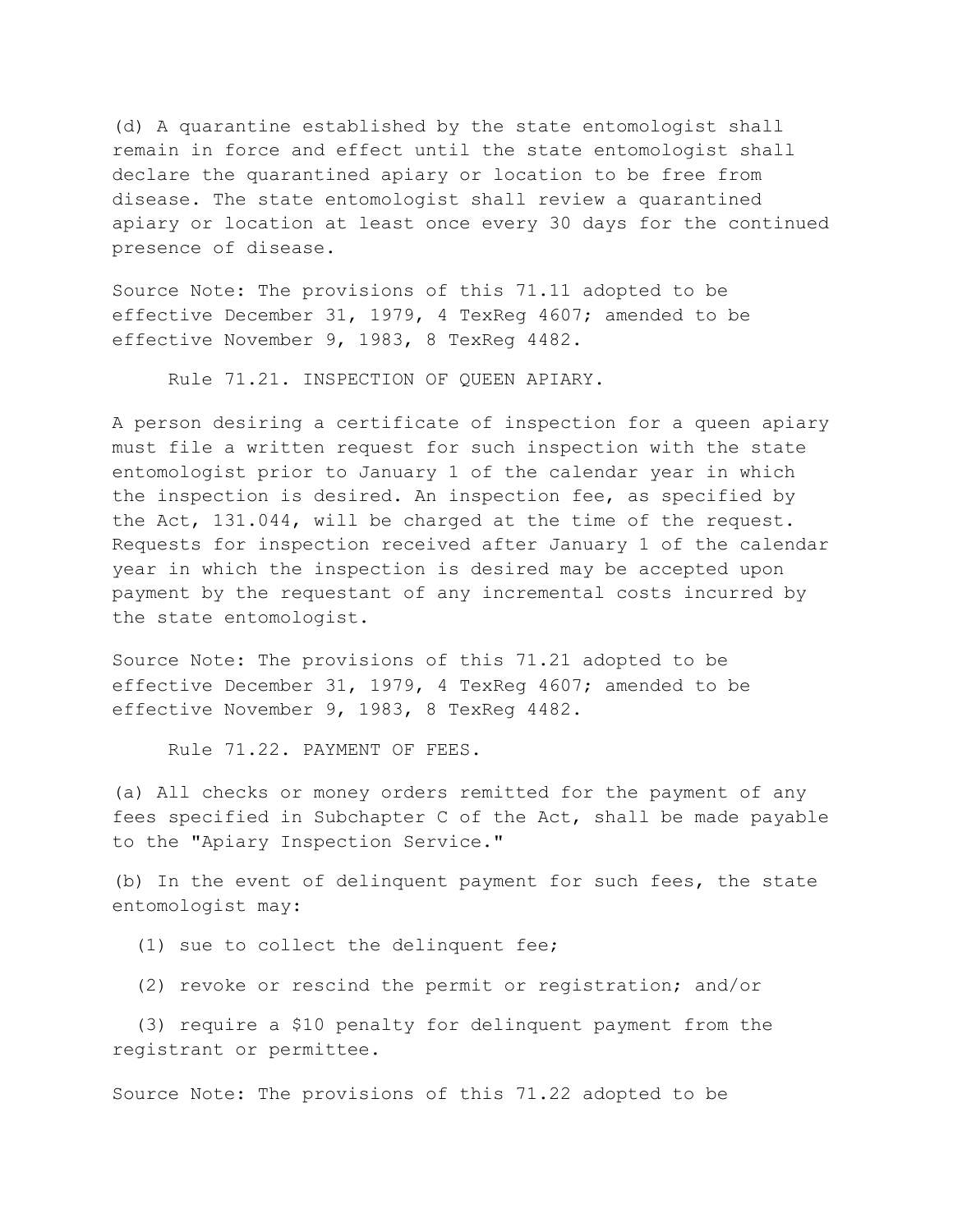effective December 31, 1979, 4 TexReg 4607; amended to be effective November 9, 1983, 8 TexReg 4482.

Rule 71.23. EXEMPTION FROM FEES.

An individual owning no more than 12 colonies of bees will be exempt from the \$25 intrastate permit fee provided for in the Act, 131.043.

Source Note**:** The provisions of this 71.23 adopted to be effective December 28, 1983, 8 TexReg 5275.

Rule 71.51. COMPLAINTS AND NOTIFICATION.

(a) Beekeepers or other persons with a knowledge of or a formal complaint concerning the disease status of an apiary or relating to apiary equipment may notify: the Chief Apiary Inspector, Entomology Department, Texas A&M University, College Station, Texas 77843, (409) 845-9714.

(b) Complaints or notification should be submitted in writing and include the following information, to the extent it is known:

(1) name of beekeeper, person, or firm;

(2) address and phone number;

(3) location or site where the problem or receipt of diseased bees was noted;

 (4) other information or evidence, as may be helpful to the Apiary Inspection Service in identifying and resolving a complaint.

(c) Receipt of complaints will be acknowledged and the complainant periodically notified of progress and the final resolution. Firm(s) or person(s) designated or involved in the complaint may be notified, if it is in the best public interest in resolving the complaint.

Source Note: The provisions of this 71.51 adopted to be effective June 23, 1986, 11 TexReg 2643.